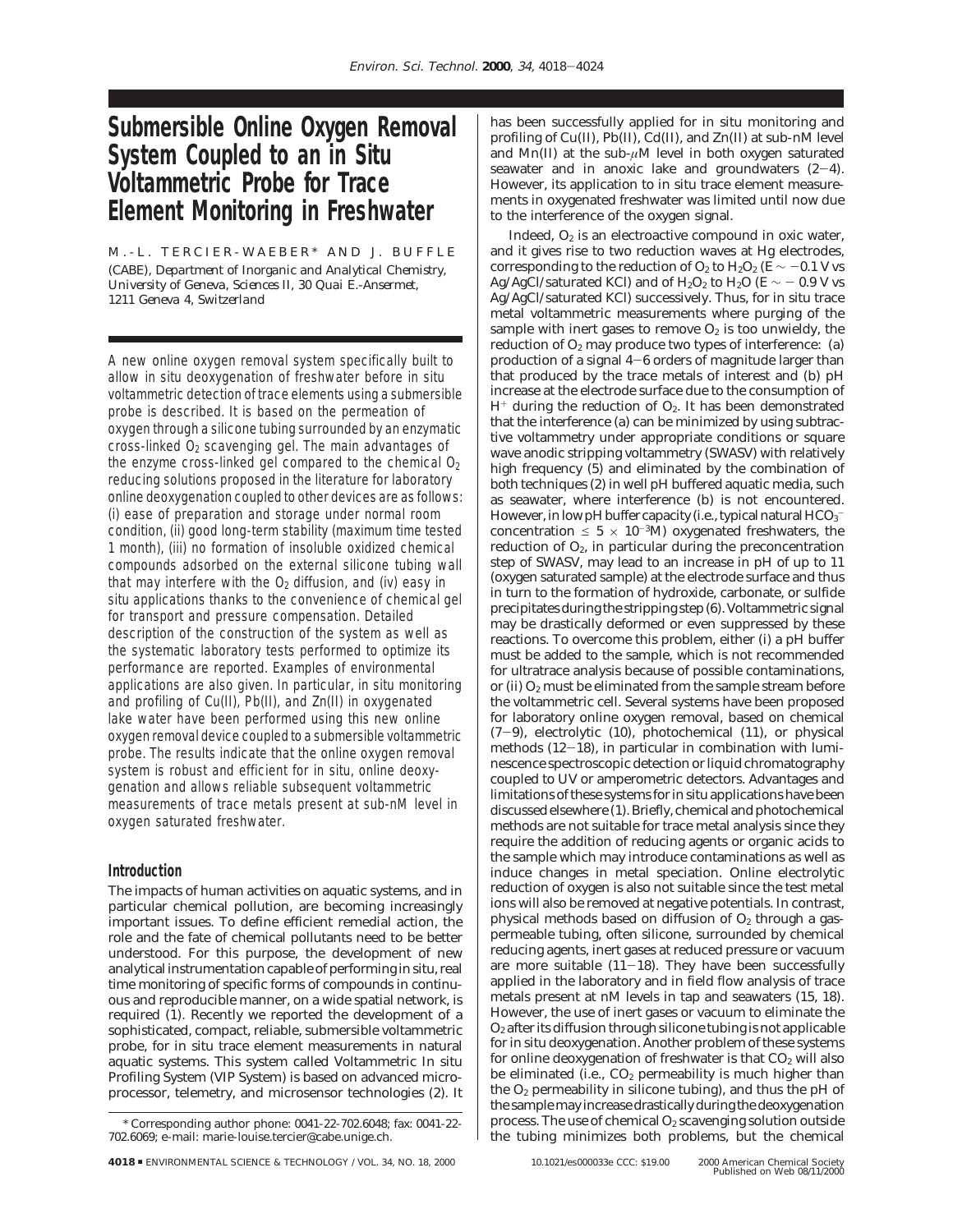

FIGURE 1. Schematic diagram of the GOD-module for in situ online O<sub>2</sub> removal.

solutions utilized until now present some other drawbacks. In particular they cannot be easily prepared and stored and/ or they form insoluble oxidized chemical compounds which adsorb on the external silicone tubing wall surface and interfere with the O2 diffusion (*18*).

A new gas permeation device specifically built to overcome the problems mentioned above and allow in situ online deoxygenation of freshwater is described in this paper. The novelty of this system is that an enzyme cross-linked chemical gel, obtained by mixing glucose oxidase (GOD), bovine serum albumin, and glutaraldehyde has been used for oxygen removal. The free aldehyde functional groups in the structure of this gel are responsible for  $O_2$  consumption. Systematic laboratory tests were done to optimize online deoxygenation with the glucose oxidase module (GOD-module) prior to voltammetric measurements of Cu(II), Pb(II), Cd(II), and Zn(II) in weakly buffered media using the VIP probe. The GOD-module coupled to the submersible voltammetric probe of the VIP System has been applied for in situ trace metal monitoring and profiling in oxygenated lake water to demonstrate its efficiency for online, in situ removal of oxygen.

#### **Experimental Section**

**The Online Oxygen Removal Module.** A schematic diagram of the online oxygen removal module (GOD-module) is shown in Figure 1. The housing consists of a Plexiglas cylinder (4.5 cm/6 cm internal/external diameters, 32 cm length) closed at the ends with acetalic copolymer (Delrin) lids having O-ring. Eight carbon rods are fixed with equal distance on the top Delrin lid. A second Plexiglas cylinder (0.45 cm/2.5 cm internal/external diameters, 25 cm length) is positioned concentrically to the eight carbon rods using a Delrin ring. Rigidity of the whole system is ensured by screwing the carbon rods on a second Delrin ring. The silicone tubing (see below) is introduced in the system via the hole of the internal Plexiglas cylinder and then wound around the carbon rods (Figure 1). This design allows for optimizing the surface of the silicone tubing in contact with the enzyme cross-linked chemical oxygen scavenging gel and minimizing the internal volume of the module. The fittings for the silicone tubing on the upper lid were standard thread fittings made of inert, metal free Teflon material. The whole part is then immersed

in the Plexiglas reservoir (i.e., formed by the external Plexiglas cylinder and the bottom Delrin lid) containing 400 mL of enzymatic solution obtained by mixing 50 mL of 50 mg/mL glucose oxidase (glucose oxidase from *Aspergillus niger* (EC  $1.1.3.4$ ):  $\approx 25$  U/mg, catalase  $\leq 50\%$ ; Fluka no. 49178), 250 mL of 80 mg/mL bovine serum albumin (Fluka no. 05480), and 100 mL of 2.5% (vol/vol) glutaraldehyde (Fluka no. 49626) freshly prepared solutions. This must be done by gently lowering it with swinging motions to remove any bubbles entrapped around the silicone tubing. The excess of solution in the reservoir  $(\approx 1 \text{ mL})$  is expelled via the rubber pressure compensator while closing the system. The system was left overnight to ensure complete cross-linking of the gel and then used for online removal of oxygen. The structure of the gel is as follows:



The free aldehyde functional groups are oxidized by oxygen to give peroxy acids as intermediaries which in turn disproportionate to give carboxylic acid (*19*).

**Silicone Tubings.** Four different silicone tubing with 2.5 mm/3.5 mm, 1.5 mm/3 mm, 1 mm/2 mm, and 0.5 mm/1.5 mm internal/external diameters respectively and an oxygen permeability coefficient of ≈6000 × 10<sup>-11</sup> cm<sup>3</sup>.cm/cm<sup>2</sup>.s·cmHg were tested (Maagtechnic-Switzerland). The length of each tubing chosen was such that the internal volume of the tubing was three times the volume of the flow-through voltammetric cell of the submersible VIP probe (i.e.,  $3 \times 1.5$  mL). This ensures that for each renewal of the sample in the online GOD-module tubing, the voltammetric cell is flushed with three times its volume, i.e., the minimum volume required for complete renewal of the sample in the voltammetric cell to avoid carry-over effects (*2*).

**Instrumentation and Experimental Conditions.** Voltammetric measurements were performed using the VIP System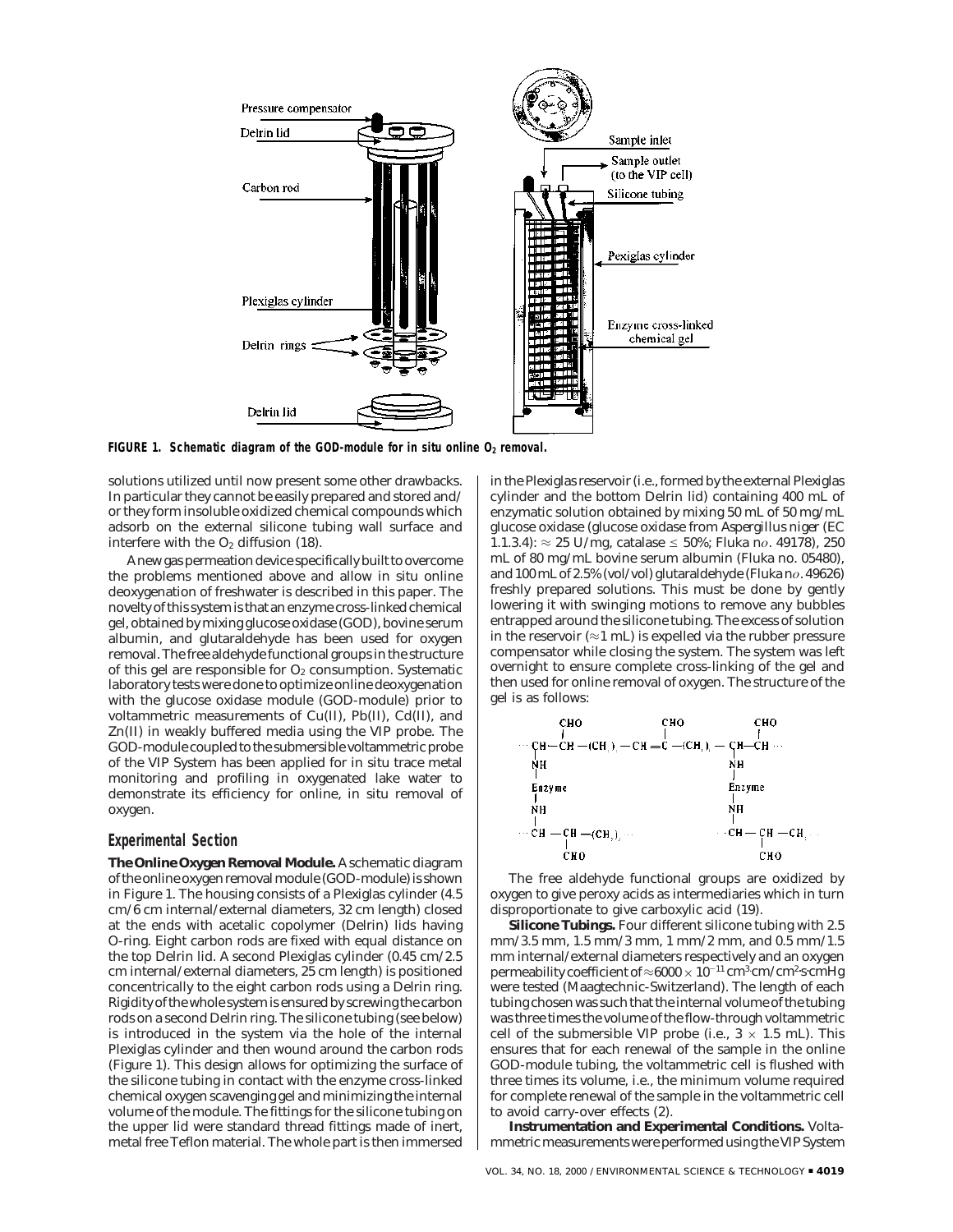described in detail elsewhere (*2*). The inlet of the GODmodule was connected to the submersible peristaltic pump and the outlet to the inlet of the VIP flow-through voltammetric cell. This latter is based on a three electrode system (*2*): a homemade manufactured Ag/AgCl/KCl saturated agarose gel/1 M NaNO<sub>3</sub> agarose gel reference electrode, a built-in platinium ring auxiliary electrode, and an Agarose membrane-covered Hg-plated Ir-based microelectrode arrays (*µ*-AMMIA) working electrode described in detail in ref *20*. Mercury semidrops were plated through the gel layer onto Ir substrates at  $-\hat{400}$  mV (vs the above reference electrode) in a deoxygenated 5 mM  $Hg(CH_3COO)_2$  in  $10^{-2}$  M HClO<sub>4</sub> solution. Reoxidation of the mercury was carried out also through the agarose gel by scanning the potential linearly from  $-300$  mV to  $+300$  mV, at 5 mV/s, in a degassed 1 M KSCN solution. In both cases, the currents were recorded and the radius of the mercury semidrops were determined, from the measured electric charge, by assuming they are parts of spheres (*20*). The same agarose protective membrane was used over a period of about 1 month. Voltammetric measurements with gel integrated microsensors consist of two successive steps: equilibration of the agarose gel with the test solution (typically 5 min for a gel thickness of 300 *µ*m) and voltammetric analysis inside the gel. Features of gel-integrated microsensors for in situ measurements in natural aquatic systems are discussed in detail elsewhere (*3,*  $20$ ,  $21$ ). The dissolved  $O<sub>2</sub>$  in the samples before and after online deoxygenation using the GOD-module was measured using Linear Sweep Voltammetry (LSV). The LSV conditions used were as follows: precleaning  $E = -100$  mV; precleaning  $t = 60$  s; initial  $E = -100$  mV; final  $E = -1000$  mV; scan rate  $= 20$  mV/s; sampling time  $= 50$  ms. A plateau, with a current proportional to the oxygen concentration, is observed in the potential range of  $-500$  to  $-900$  mV (15). SWASV trace metal were performed under the following conditions: precleaning  $E = -100$  and  $+ 50$  mV; precleaning  $t = 60$  s; deposition *E*  $=$  -1000 to -1200 mV; deposition time = 5 to 15 min; final  $E = -100$  and  $+ 50$  mV; pulse amplitude  $= 25$  mV; step amplitude =  $8$  mV; frequency =  $200$  Hz. NaNO<sub>3</sub> of suprapur grade and reagent grade  $Hg(CH_3COO)_2$ , HClO<sub>4</sub>, and KSCN were used. Lake Bret and Greifensee (Switzerland) freshwater samples, filtered through 0.2 *µ*m pore size membrane, having an alkalinity of 2.25 and 2.94 mM and a pH of 8.2 and 8.7, respectively, were used for laboratory tests. The temperature effect study was carried out at two different temperatures, i.e., 22° and 4 °C, by immersing the GOD-module in a water tank connected to a Cryostat with automatic control of the water temperature (Cryostat model F34-E, Julabo-Germany). Long-term efficiency of online deoxygenation as well as the reproducibility of trace metal measurements as a function of time in lake sample were studied at both temperatures as follows: LSV  $O_2$  measurements were performed two to three times per day and replicate SWASV trace metal measurements were performed every  $1-1.5$  h between LSV measurements using the automatic mode of the VIP System (for detail see ref *2*). The spiked lake water sample was renewed each morning with a freshly prepared one. A *µ*-AMMIA with the same mercury layer was used during the whole measurement period.

Field tests were performed in Lake Leman (Switzerland-June 1999) near the city of Versoix, located at about 25 km north of Geneva. A multiparameter probe, operated by the voltammetric VIP probe, was incorporated into the submersible system to control exact immersion at depth of the system and to allow simultaneous measurements of *T*, pH, O2, conductivity, and redox potential (for details see ref *2*). Samplings were performed using a peristaltic pump, and laboratory total metal concentration measurements were performed using inductively coupled plasma mass spectrometry (ICP-MS; Hewlett-Packard model 4500). The sampling polyethylene tubing was washed by pumping 10-<sup>2</sup> M HNO3 suprapur solution for 2 h and rinsed with demineralized water overnight before the first field test. Then after and before each field test, it was rinsed with demineralized water for about 20 h. The 50 mL polyethylene tubes used for sampling were systematically washed three times successively in  $10^{-2}$  M HNO<sub>3</sub> suprapur solution and in milli-Q water overnight and day, respectively. For ICP-MS measurements, the maximum metal contamination level in blank solutions (milli-Q water  $+$  HNO<sub>3</sub> suprapur) was found to be 0.6, 0.2, and 6 nM for Cu(II), Pb(II), and Zn(II), respectively, and a standard deviation in the range  $2-10\%$  was obtained for five replicate measurements performed in each natural samples.

### **Laboratory Optimization of the GOD-Module**

**Silicone Tubing Geometry and Flow-Rate of the Sample**. The influence of the silicone tubing geometry, the flow-rate of the sample, and the residence time on the efficiency of the GOD-module for online  $O_2$  removal were first studied. For this purpose,  $O_2$  content in a 0.1 M NaN $O_3$  solution was measured by LSV before and after online deoxygenation under the various conditions. Efficiency of the  $O<sub>2</sub>$  removal by the GOD-module, expressed as %, was calculated as follows

$$
\text{efficiency } [\%] = \left(1 - \frac{I_{\text{lin}}^{\text{Oyres.}}}{I_{\text{lin}}^{\text{Ozast}}} \right) \times 100 \tag{1}
$$

where  $i_{\rm lim}^{\rm O_2res.}$  = limiting current of residual O<sub>2</sub> at  $E$  =  $-800$  mV<br>after online deoxygenation with the COD-module and r<sup>0</sup>z<sup>sat.</sup> after online deoxygenation with the GOD-module and  $i_{\rm lim}^{\rm O_2 sat.}$ = limiting current of  $O_2$  at  $E = -800$  mV in oxygen saturated solution.

Effect of the residence time of the solution in two different silicone tubings on the efficiency of the GOD-module is shown in Figure 2a. The minimum residence time corresponds to the time required for a complete renewal of the solution in the whole fluidic system (i.e., sampling tubing, GOD-module, and flow-through voltammetric cell) for a given flow-rate. Longer residence times are obtained by stopping the pump and leaving the renewed solution in the GODmodule for various time intervals before pumping it in the voltammetric cell. The results showed that increasing the residence time under quiescent conditions only slightly improved the efficiency of the GOD-module. In contrast, the efficiency of the GOD-module was found to depend strongly on the flow-rate and tubing geometry as shown in Figure 2b. An efficiency  $\geq$  98% was reached for silicone tubings with a wall thickness of 0.5 mm and an internal diameter  $\leq$ 1 mm using a flow-rate  $\leq$  5 mL/min. Note that for the silicone tubing with an internal diameter of 0.5 mm, the maximum flowrate that can be used was found to be 2.5 mL/min. In all the subsequent experiments, a silicone tubing with 1 mm/2 mm internal/external diameter and a flow rate of 4-5 mL/min were used since under these conditions a maximum efficiency of the GOD-module with a faster renewal of the sample in the fluidic system is achieved.

**SWASV Trace Metal Measurements After Online Deoxygenation**. The reliability of SWASV trace metal measurements in low pH buffer capacity media after online deoxygenation with the GOD-module was checked by performing calibration by successive standard additions as well as measurements of trace metal peak currents as a function of the deposition time ( $t_{\text{dep}}$ ) in 0.1 M NaNO<sub>3</sub> solution,  $5 \times 10^{-3}$ M NaNO<sub>3</sub> solution, and lake Bret water samples filtered through 0.2 *µ*m pore size membrane. The results obtained after online deoxygenation were compared with results obtained for similar measurements performed in  $N_2$  degassed  $NaNO_3$ solutions and 0.2  $\mu$ m filtered lake samples degassed with a mixture of  $N_2/CO_2$  to maintain the pH at its natural value (i.e., 8.2). For the measurements made in lake water samples,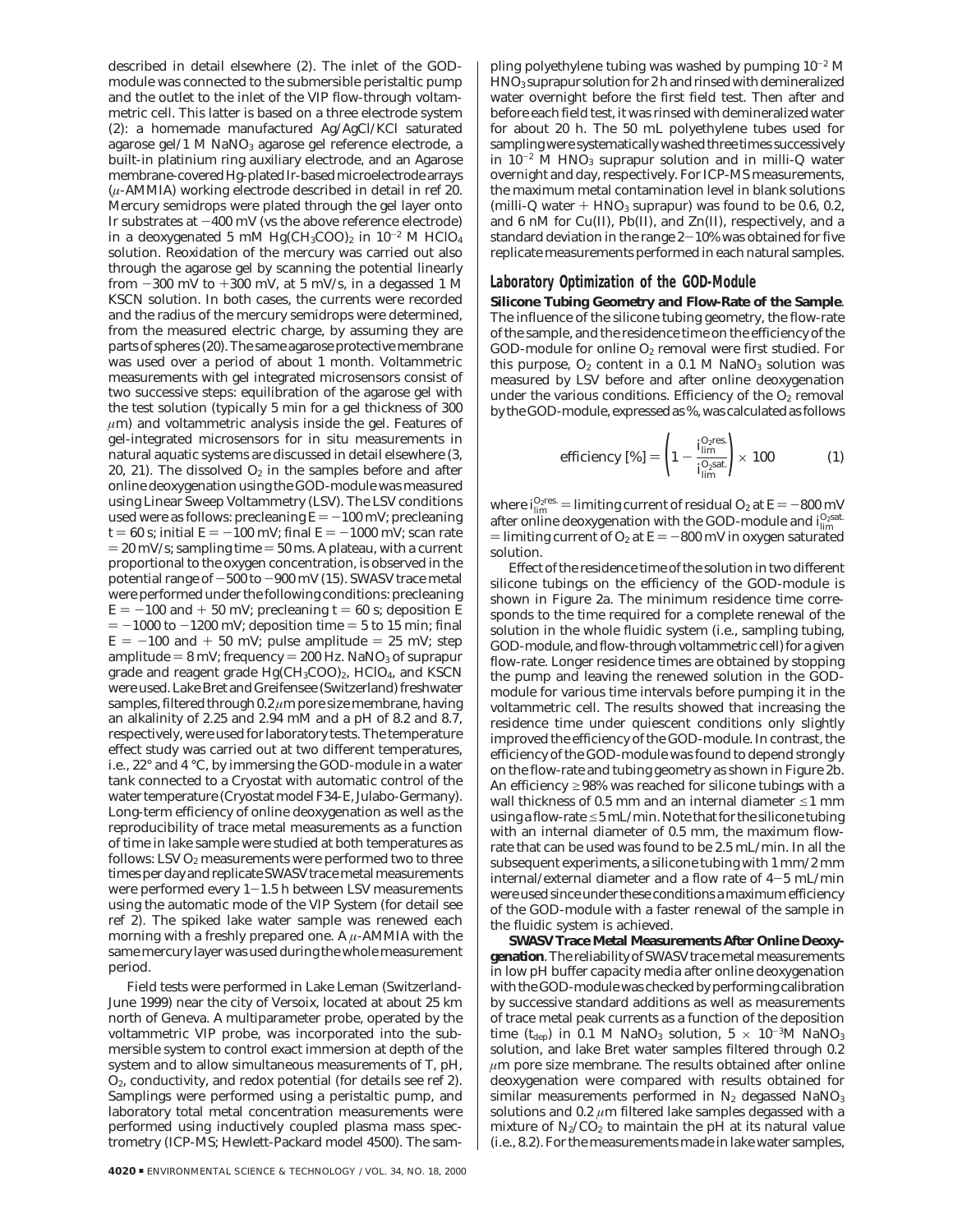

**FIGURE 2. (a) Effect of the residence time on the online deoxygenation efficiency, determined from eq 1, of the GOD-module.** O**: silicone tubing with 2.5 mm/3.5 mm internal/external diameter and** 1 m length, flow-rate  $= 9$  mL/min;  $\triangle$ : silicone tubing with 1.5 mm/3  $mm$  internal/external diameter and 3 m length, flow-rate  $= 8.2$  mL/ **min. (b) Effect of the flow-rate and internal diameter of the silicone tubing on the online deoxygenation efficiency, determined from eq 1, of the GOD-module.** O**: silicone tubing with 2.5 mm/3.5 mm internal/ external diameter and 1 m length;** 0**: silicone tubing with 1 mm/2** mm internal/external diameter and 6 m length; **▲**: silicone tubing **with 0.5 mm/1.5 mm internal/external diameter and 20 m length.**

pH of the samples were measured before and after online deoxygenation (i.e., before and after SWASV measurements) to check an eventual concomitant elimination of CO<sub>2</sub>.

Typical SWASV voltammograms of the four metals measured, at various deposition times, in  $5 \times 10^{-3}$  M NaNO<sub>3</sub> solution degassed with either  $N_2$  gas or the GOD-module are shown in Figure 3 (parts a and b, respectively). Plots of peak currents vs  $t_{\text{dep}}$  in the range  $5-15$  min for each of the tested metals, and the corresponding calibrations curves of these metals in the various media were found to be linear irrespective of the deoxygenation mode. For comparison purpose, the slopes obtained from the graphs  $i_p$  vs  $t_{\text{dep}}$  and the calibration curves were normalized by dividing them by the metal concentrations and the deposition times, respectively. The calculated normalized slopes, expressed in nA/ nM min, are reported in Table 1. These data show that the normalized slopes of each of the metals are similar for both types of experiments and deoxygenation mode and thus confirm the effectiveness of the online deoxygenation process of the GOD-module. Finally, a slight decrease in pH, i.e.,  $\leq$  0.1 pH unit, was observed for the Lake Bret water samples after online deoxygenation. These results demonstrate that there is no concomitant elimination of  $CO<sub>2</sub>$  during online oxygen removal with the GOD-module (i.e., elimination of  $CO<sub>2</sub>$  will lead to an increase of the pH samples).

**Effect of Time and Temperature on the Efficiency of the GOD-Module.** Long-term efficiency of the GOD-module for online  $O_2$  removal is an important factor to consider as the



**FIGURE 3. Typical SWASV trace metal voltammograms measured using 5 min (1), 10 min (2), and 15 min (3) deposition time in 5 mM** NaNO<sub>3</sub> solution: (a) degassed with N<sub>2</sub> gas and (b) after online **deoxygenation with the GOD-module (silicone tubing with 1 mm/2**  $mm$  internal/external diameter and 6 m length; flow rate  $= 4.5$ **mL/min).**

VIP System allows both daily in situ monitoring/profiling or autonomous, continuous monitoring over extended period of time (*2, 22*). Another important factor that can affect the online deoxygenation efficiency of the GOD-module in situ is the temperature. Indeed, the temperature of natural waters may vary over a wide range, typically 4-<sup>25</sup> °C, depending on the season and the depth. The influence of these two factors were studied by performing LSV and SWASV measurements in 0.2 *µ*m filtered Lake Greifensee water samples spiked with various concentrations of Cu(II), Pb(II), and Cd(II) using the GOD-module maintained at a temperature of 22° and 4 °C (see Experimental Section for conditions).

For the tests at 22 °C, efficiency of the GOD-module as well as Pb(II) and Cd(II) peak current intensities obtained from LSV and SWASV measurements respectively over 2 weeks measurements are shown in Figure 4a. It can be seen that the deoxygenation efficiency of the GOD-module is close to 98% over the whole measurement period. The average peak currents for both metals over the studied period were found to be the following: (i) Pb(II),  $42.09 \pm 3.81 \mu$ A and  $53.67 \pm 5.7 \,\mu\text{A}$  for an added concentration of 6 nM (days  $1-5$ and  $12-14$ ) and 8.4 nM (days  $6-11$ ), respectively, and (ii) Cd(II), 18.09  $\pm$  1.75  $\mu$ A and 29.93  $\pm$  3.65  $\mu$ A for an added concentration of 4.9 nM (days  $1-5$ ) and 8.6 nM (days  $6-14$ ), respectively. The low standard deviation, ca. 10%, obtained for the average peak currents of both metals over the 14 days of continuous SWASV measurements confirm the efficiency of the GOD-module for long term online deoxygenation at room temperature and demonstrates also the excellent reproducibility and reliability of the *µ*-AMMIA for continuous, automatic measurements over extended period (i.e., no renewal of the Hg layer over the whole measurement period).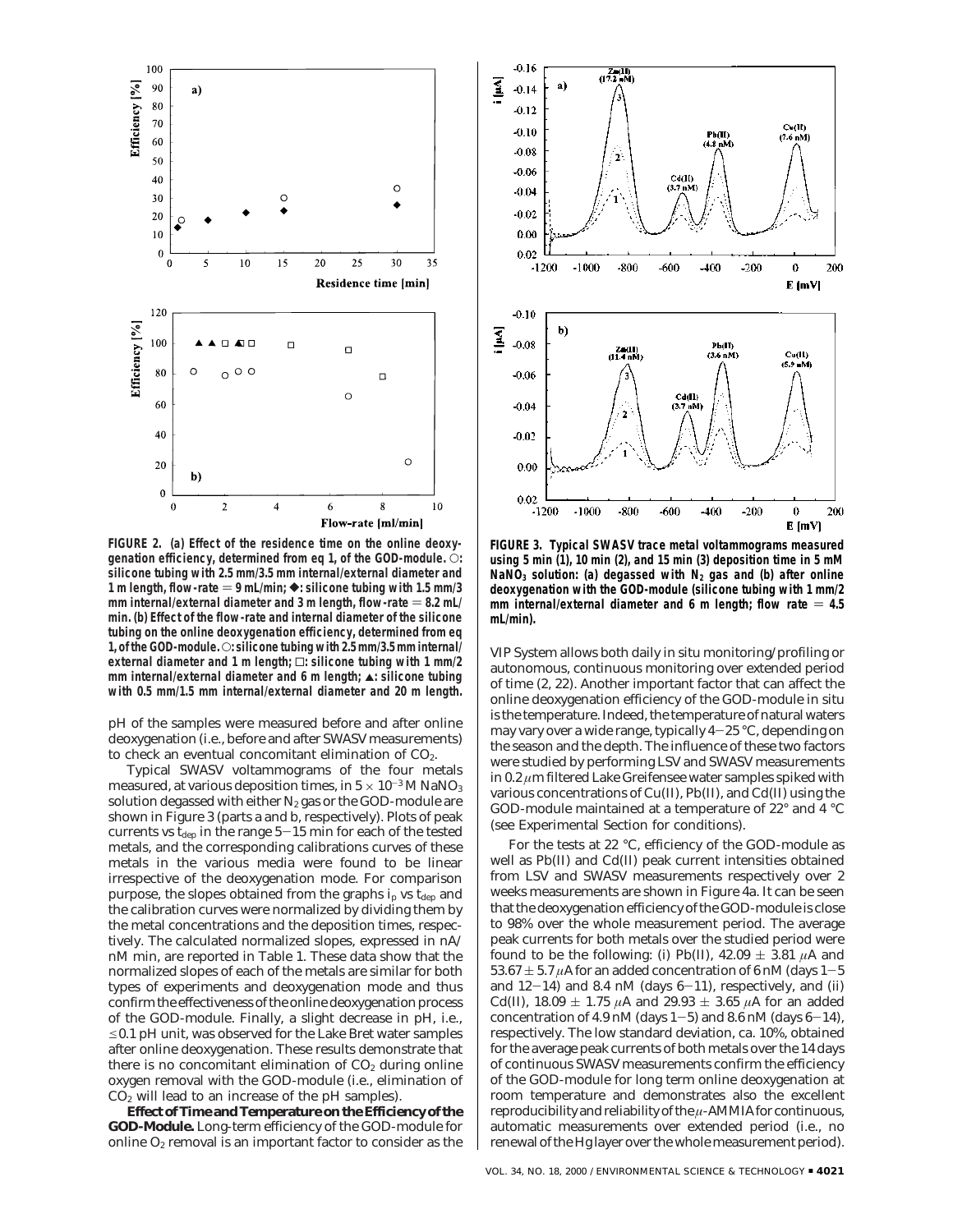TABLE 1. Normalized Slopes of Trace Metals Calculated from  $i_p$  vs  $t_{\text{dep}}$  Graphs and Calibration Curves Obtained by SWASV<br>Measurements in Different Media Degassed Using Either N<sub>2</sub> Gas or the GOD-Module

|                                        | deoxygenation | meas. type              | slopes [nA/nM min] |        |        |        |
|----------------------------------------|---------------|-------------------------|--------------------|--------|--------|--------|
| media                                  |               |                         | Cu(II)             | Pb(II) | Cd(II) | Zn(II) |
| $0.1$ M NaNO <sub>3</sub>              | nitrogen      | calibration             | 0.82               | 0.98   | 0.70   | 0.40   |
| $0.1$ M NaNO <sub>3</sub>              | GOD-module    | calibration             |                    | 1.08   | 0.76   | 0.35   |
| $5 \times 10^{-3}$ M NaNO <sub>3</sub> | nitrogen      | calibration             | 0.80               | 1.05   | 0.63   | 0.38   |
| $5 \times 10^{-3}$ M NaNO <sub>3</sub> | GOD-module    | calibration             | 0.85               | 1.08   | 0.68   | 0.37   |
| 0.2 $\mu$ m filtered lake Bret sample  | GOD-module    | calibration             | 0.80               | 1.10   | 0.65   |        |
| $5 \times 10^{-3}$ M NaNO <sub>3</sub> | nitrogen      | $i = f(t_{\text{dep}})$ | 0.89               | 1.11   | 0.70   | 0.50   |
| $5 \times 10^{-3}$ M NaNO <sub>3</sub> | GOD-module    | $i = f(t_{\text{dep}})$ | 0.75               | 1.14   | 0.63   | 0.44   |



**FIGURE 4. Efficiency of the GOD-module for online deoxygenation (**1**), determined from eq 1, and SWASV trace metal peak currents (● Pb(II); ▲ Cd(II); ■ Cu(II)) as a function of the measurement time.** GOD-module conditions used as in Figure 3; SWASV  $t_{dep} = 5$  min. **(a) GOD-module maintained at a temperature of 22** °**C. Lake Greifensee water sample filtered through 0.2***µ***m pore size membrane spiked with 6 nM (days 1**-**5 and 12**-**14) and 8.4 nM (days 6**-**11) of Pb(II); 4.9 nM (days 1**-**5) and 8.6 nM (days 6**-**14) Cd(II). (b) GODmodule with insulating housing maintained at a temperature of 4** °**C; first measurement cycle. Lake Greifensee water sample filtered on 0.2** *µ***m pore size membrane spiked with 8.4 nM Pb(II), 8.6 nM Cd(II), and 4.5 nM Cu(II).**

On the other hand at  $4^{\circ}$ C, LSV O<sub>2</sub> measurements showed that the efficiency of the GOD-module declined to 80% within 3 h of immersion in a 4 °C water bath. When the temperature of the GOD-module was left to rise to room temperature, an increase in the efficiency was observed. These results show that, as expected, the rate of  $O_2$  consumption by the enzyme cross-linked chemical gel decreases with decrease in temperature. To minimize the cooling of the reductive gel, the GOD-module was placed in a Plexiglas housing padded with an insulating polymer foam. This simple insulating housing system lengthens the efficiency of the GOD-module, and 80% efficiency was observed only after ∼35 h (Figure 4b).

**TABLE 2. SWASV Average Trace Metal Peak Currents as a Function of Various Efficiency of the GOD-Module Calculated from Three Replicate Continuous Measurements***<sup>a</sup>*

|               |                | average peak current $[\mu A]$ |                |                |  |  |
|---------------|----------------|--------------------------------|----------------|----------------|--|--|
| test no.      | efficiency [%] | Cu(II)                         | Pb(II)         | Cd(II)         |  |  |
| 1             | $99 - 80$      | $9.8 + 0.3$                    | $58.9 + 1.4$   | $35.1 \pm 0.8$ |  |  |
| 1             | $80 - 75$      | $10.2 \pm 0.3$                 | $59.0 + 1.8$   | $27.2 + 4.5$   |  |  |
| $\mathcal{P}$ | $99 - 80$      | $18.6 \pm 0.1$                 | $65.0 + 0.8$   | $37.4 \pm 3.2$ |  |  |
| $\mathcal{P}$ | $80 - 70$      | $18.9 + 0.5$                   | $63.5 + 0.2$   | $27.0 + 3.5$   |  |  |
| 2             | $70 - 65$      | $18.9 + 0.4$                   | $57.6 + 0.2$   | $20.2 + 0.3$   |  |  |
| 3             | $99 - 80$      | $26.8 + 0.6$                   | $66.1 \pm 0.5$ | $44.9 \pm 0.4$ |  |  |
| 3             | $80 - 70$      | $25.4 \pm 0.3$                 | $65.8 + 0.4$   | $33.8 + 0.8$   |  |  |
| 3             | $70 - 65$      | $26.7 + 0.6$                   | $56.2 + 0.5$   | $23.3 + 0.9$   |  |  |
|               |                |                                |                |                |  |  |

<sup>a</sup> GOD-module with insulating housing maintained at 4 ˚C. Lake Greifensee water sample filtered through 0.2 *µ*m pore size membrane spiked with 8.4 nM Pb(II) and 8.6 nM Cd(II) for tests  $1-3$  and 2.5, 4.5, and 6.5 nM Cu(II) for tests 1-3, respectively.

After this first test, the GOD-module was left to warm to room temperature at least for 10 h before starting a new cycle of LSV and SWASV replicate measurements at 4 °C and this was repeated twice. The decrease in efficiency of the GOD-module were found to be similar in both cases, in particular: slower than without the insulating housing but faster than in the first test, i.e., efficiency of 80% was observed after an immersion time of ∼15 h. SWASV average peak currents of Cu(II), Pb(II), and Cd(II) for various efficiency ranges of the GOD-module and for the three replicate tests at 4 °C are reported in the Table 2. The results show that (i) variations in peak currents are within the *µ*-AMMIA experimental errors, i.e., maximum  $\pm$  5% (*20*), for the three elements tested for deoxygenation efficiency of the GOD-module  $\geq$ 80%, (ii) decrease in Cd(II) and Pb(II) peak currents are observed when the deoxygenation efficiency of the GODmodule was  $\leq 80\%$  and  $\leq 70\%$ , respectively, and (iii) Cu(II) peak currents remain constant within experimental error over the deoxygenation efficiency range tested, i.e., efficiency  $\geq$  65%. A possible explanation for the sensitivity of the trace metals to  $O_2$  in the order Cu(II) < Pb(II) < Cd(II) is that in this case the decreases in peak current intensities are due to a chemical oxidation of the reduced metal in the amalgam by  $O_2$  (23) rather than to an increase in pH, due to the reduction of  $O_2$ , at the electrode surface. It must be noted however that the effect of  $O<sub>2</sub>$  will depend on sample composition, pH, and buffering. One salient feature of the results observed is that for an efficiency of the GOD-module  $\leq$ 80%, residual currents of O<sub>2</sub> was detected on the SWASV stripping and background voltammograms measured with the VIP voltammetric probe (for details see ref *2*). Thus this characteristic can be used to diagnose the efficiency of the online deoxygenation during in situ SWASV measurements of trace metals. Finally, the results showed that the simple insulating housing can be used for in situ daily monitoring at 4 °C (i.e., efficiency of the GOD-module  $> 80\%$  for a measurement period of about 15 h), but for long-term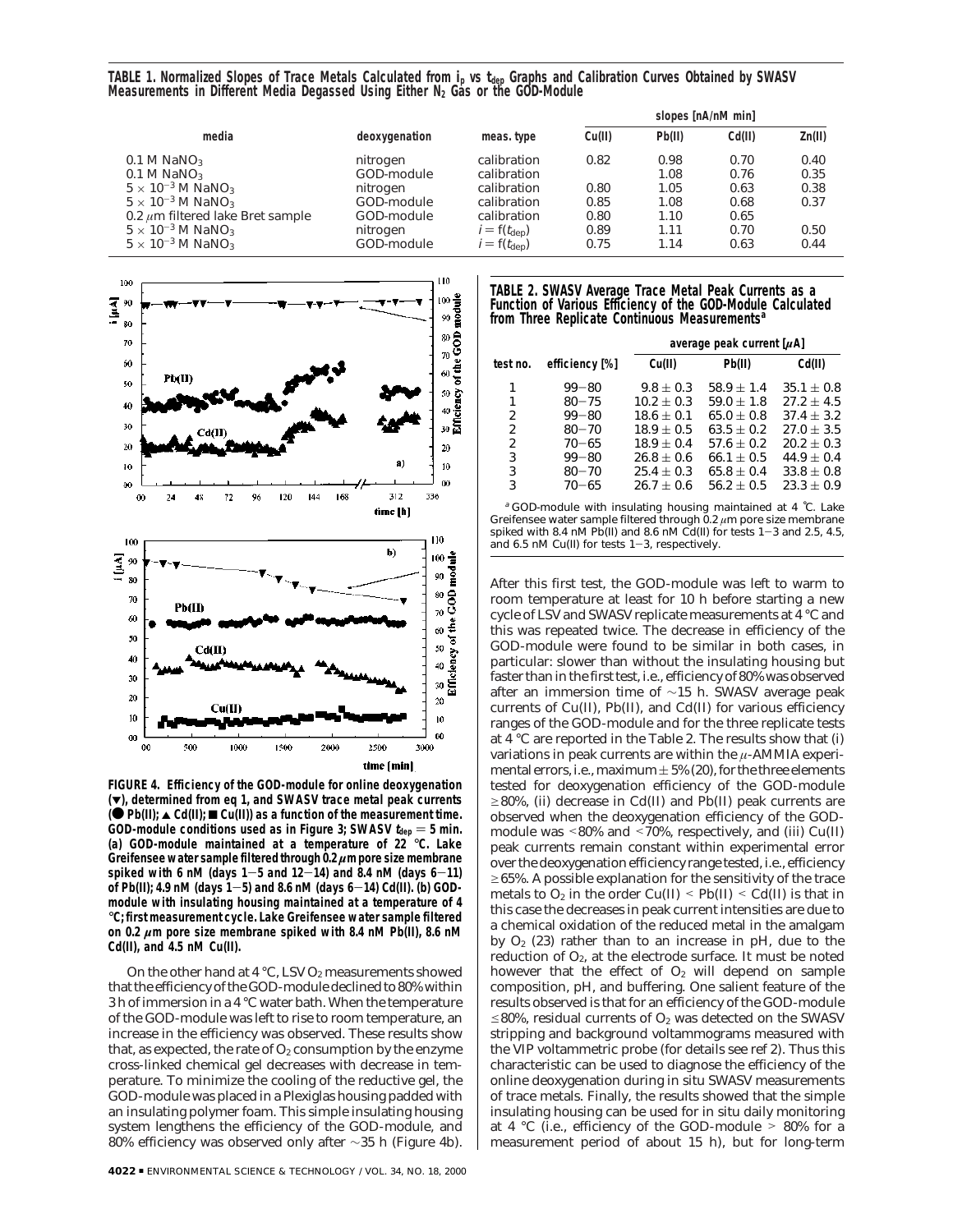

**FIGURE 5. Concentrations of the mobile fraction of trace metals, measured in situ using the VIP voltammetric probe connected to the GOD-module, and total trace metal concentrations, measured in pH 2 acidified lake water samples using ICP-MS, in various stations near** the city of Versoix. Lake Leman, Switzerland: June 9, 11, and 16, 1999. GOD-module conditions used as in Figure 3; SWASV  $t_{\text{dep}} = 15$  min.



FIGURE 6. Results of profiling performed at station 7 (see Figure 5). [M]<sub>m</sub> = concentration of the mobile fraction of trace metal measured in situ using the VIP voltammetric probe connected to the GOD-module; [M]<sub>tot</sub> = total metal concentrations measured in pH 2 acidified **lake water samples using ICP-MS; <sup>T</sup>, O2 and pH were measured, simultaneously to in situ trace metal measurements, with the multiparameter probe. Lake Leman, Switzerland: June 16, 1999. GOD-module conditions used as in Figure 3; SWASV conditions <sup>t</sup>dep** ) **30 min.**

autonomous in situ monitoring a more sophisticated insulating housing must be developed. This work is under way.

#### **Environmental Application**

To check the efficiency of online deoxygenation in real conditions, the GOD-module connected to the voltammetric probe of the VIP System was tested in lake Leman (Switzerland) near the city of Versoix. In situ monitoring of the mobile fraction of trace metal (i.e., the fraction selectively measured with the VIP voltammetric probe in complex media and defined as free metal ions and small labile complexes of few nanometers size (*3*)) was performed in surface water (depth 1 and 5 m; *T* = 14-17 °C) on June 9, 11, and 16, 1999 at various stations. During the three field trials, efficiency of the GOD-module, determined from LSV  $O<sub>2</sub>$  measurements just after the first deployment and at the end of each monitoring day, was found to be in the range 98-95%, and a good resolution of the SWASV voltammograms was observed. These results demonstrate the reliability of the submersible GOD-module for in situ online deoxygenation.